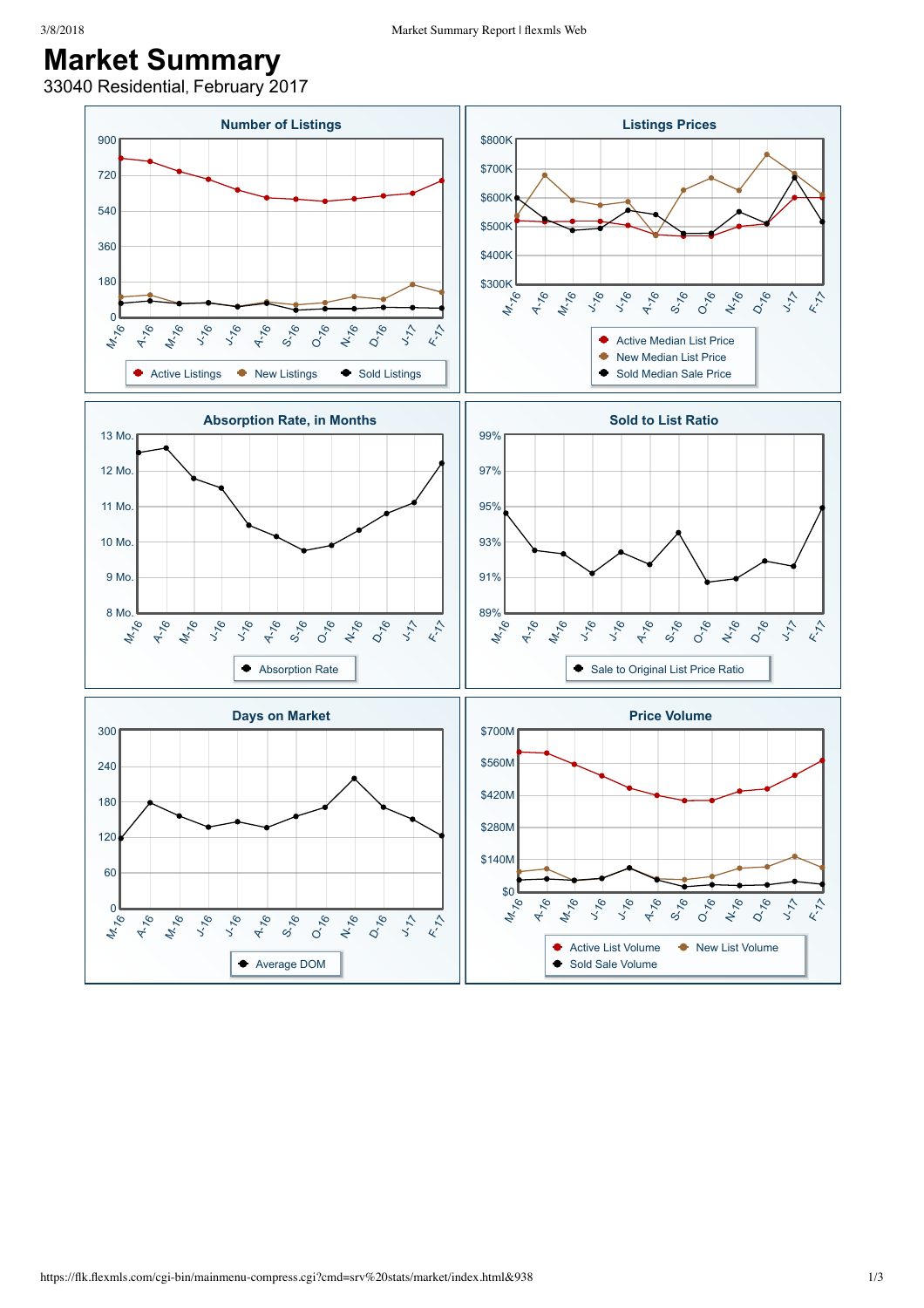| <b>Summary Statistics</b> |           |           |          |                 |                 |           |
|---------------------------|-----------|-----------|----------|-----------------|-----------------|-----------|
|                           | Feb-17    | Feb-16    | $%$ Chg  | <b>2017 YTD</b> | <b>2016 YTD</b> | % Chg $ $ |
| <b>Absorption Rate</b>    | 12.21     | 12.29     | $-0.65$  | 11.66           | 11.94           | $-2.35$   |
| Average List Price        | \$824.297 | \$731.439 | 12.70    | \$802.537       | \$723.140       | 10.98     |
| l Median List Price       | \$599,000 | \$511,500 | 17.11    | \$579.000       | \$529.000       | 9.45      |
| Average Sale Price        | \$688,390 | \$556.960 | 23.60    | \$802.688       | \$589.268       | 36.22     |
| Median Sale Price         | \$515,000 | \$517.500 | $-0.48$  | \$610,000       | \$554.500       | 10.01     |
| Average DOM               | 122       | 123       | $-0.81$  | 136             | 142             | $-4.23$   |
| Median DOM                | 57        | 77        | $-25.97$ | 64              | 84              | $-23.81$  |

| <b>Sold Listings</b> |                   |                |          |                     |                |          | <b>Pending Listings</b> |                   |                |          |                     |                |          |
|----------------------|-------------------|----------------|----------|---------------------|----------------|----------|-------------------------|-------------------|----------------|----------|---------------------|----------------|----------|
|                      | <b>This Month</b> |                |          | <b>Year to Date</b> |                |          |                         | <b>This Month</b> |                |          | <b>Year to Date</b> |                |          |
|                      | 2017              | 2016           | % Chg    | 2017                | 2016           | % Chg    |                         | 2017              | 2016           | % Chg    | 2017                | 2016           | % Chg    |
| 0-99.999             | 1                 | 4              | $-75.0$  | 2                   | 6              | $-66.7$  | 0-99.999                | 0                 | 3              | $-100.0$ | 3                   | 8              | $-62.5$  |
| 100,000-149,999      | $\mathbf 0$       | $\mathbf{1}$   | $-100.0$ | 0                   | $\mathbf{1}$   | $-100.0$ | 100,000-149,999         | 0                 | $\mathbf 0$    | 0.0      | 1                   | 0              | N/A      |
| 150,000-199,999      | $\mathbf 0$       | $\overline{2}$ | $-100.0$ | 0                   | $\overline{2}$ | $-100.0$ | 150,000-199,999         | 1                 | 3              | $-66.7$  | 1                   | 5              | $-80.0$  |
| 200,000-249,999      | $\mathbf 0$       | $\mathbf{1}$   | $-100.0$ | 2                   | 4              | $-50.0$  | 200,000-249,999         | 1                 | $\overline{2}$ | $-50.0$  | 1                   | 3              | $-66.7$  |
| 250,000-299,999      | $\mathbf 0$       | 2              | $-100.0$ | 1                   | 3              | $-66.7$  | 250,000-299,999         | 1                 | $\overline{c}$ | $-50.0$  | 3                   | $\overline{4}$ | $-25.0$  |
| 300,000-349,999      | $\overline{2}$    | 4              | $-50.0$  | 2                   | 8              | $-75.0$  | 300,000-349,999         | 4                 | 3              | 33.3     | $\overline{4}$      | 5              | $-20.0$  |
| 350.000-399.999      | 6                 | 6              | 0.0      | $\overline{7}$      | 8              | $-12.5$  | 350,000-399,999         | 5                 | 5              | 0.0      | 10                  | $\overline{7}$ | 42.9     |
| 400,000-449,999      | $\overline{4}$    | 1              | 300.0    | 5                   | 3              | 66.7     | 400,000-449,999         | 3                 | 5              | $-40.0$  | 6                   | 5              | 20.0     |
| 450,000-499,999      | 6                 | 5              | 20.0     | 9                   | 9              | 0.0      | 450,000-499,999         | 8                 | 6              | 33.3     | 13                  | 9              | 44.4     |
| 500.000-549.999      | 6                 | 8              | $-25.0$  | 11                  | 9              | 22.2     | 500.000-549.999         | 4                 | $\overline{c}$ | 100.0    | 8                   | 6              | 33.3     |
| 550,000-599,999      | $\mathbf{1}$      | $\overline{2}$ | $-50.0$  | 5                   | 6              | $-16.7$  | 550,000-599,999         | 4                 | $\overline{7}$ | $-42.9$  | 9                   | 9              | 0.0      |
| 600,000-649,999      | 3                 | 4              | $-25.0$  | $\overline{7}$      | 12             | $-41.7$  | 600,000-649,999         | 4                 | $\overline{a}$ | 100.0    | 5                   | $\overline{4}$ | 25.0     |
| 650,000-699,999      | 1                 | 3              | $-66.7$  | 6                   | 4              | 50.0     | 650,000-699,999         | 2                 | 3              | $-33.3$  | 4                   | 5              | $-20.0$  |
| 700,000-749,999      | $\overline{2}$    | $\mathbf{1}$   | 100.0    | 3                   | 3              | 0.0      | 700,000-749,999         | 1                 | 3              | $-66.7$  | 4                   | 5              | $-20.0$  |
| 750,000-799,999      | $\mathbf{1}$      | 5              | $-80.0$  | 5                   | $\overline{7}$ | $-28.6$  | 750,000-799,999         | 6                 | $\mathbf{1}$   | 500.0    | $\overline{7}$      | 5              | 40.0     |
| 800,000-849,999      | $\mathbf 0$       | $\overline{2}$ | $-100.0$ | 1                   | $\overline{2}$ | $-50.0$  | 800,000-849,999         | 1                 | $\overline{c}$ | $-50.0$  | 1                   | $\overline{4}$ | $-75.0$  |
| 850,000-899,999      | 3                 | $\overline{2}$ | 50.0     | 5                   | 5              | 0.0      | 850,000-899,999         | 1                 | 1              | 0.0      | 5                   | $\overline{7}$ | $-28.6$  |
| 900,000-949,999      | $\mathbf{1}$      | $\overline{2}$ | $-50.0$  | 3                   | $\overline{2}$ | 50.0     | 900,000-949,999         | 1                 | 0              | N/A      | $\overline{2}$      | $\mathbf 0$    | N/A      |
| 950,000-999,999      | $\overline{2}$    | $\mathbf 0$    | N/A      | 3                   | $\mathbf 0$    | N/A      | 950,000-999,999         | 0                 | 5              | $-100.0$ | 0                   | 5              | $-100.0$ |
| 1,000,000-1,099,999  | $\mathbf{1}$      | $\overline{2}$ | $-50.0$  | 3                   | 3              | 0.0      | 1,000,000-1,099,999     | 0                 | 0              | 0.0      | 2                   | $\mathbf{1}$   | 100.0    |
| 1,100,000-1,199,999  | $\mathbf 1$       | $\overline{2}$ | $-50.0$  | 1                   | 3              | $-66.7$  | 1,100,000-1,199,999     | 1                 | 3              | $-66.7$  | $\overline{2}$      | $\overline{4}$ | $-50.0$  |
| 1,200,000-1,299,999  | $\mathbf 0$       | $\mathbf 0$    | 0.0      | $\overline{2}$      | $\mathbf{1}$   | 100.0    | 1,200,000-1,299,999     | $\overline{2}$    | 0              | N/A      | 5                   | $\mathbf 0$    | N/A      |
| 1,300,000-1,399,999  | $\mathbf 0$       | $\mathbf 0$    | 0.0      | 1                   | 1              | 0.0      | 1,300,000-1,399,999     | 1                 | 1              | 0.0      | 1                   | $\mathbf{1}$   | 0.0      |
| 1,400,000-1,499,999  | $\Omega$          | $\Omega$       | 0.0      | $\Omega$            | $\mathbf{1}$   | $-100.0$ | 1,400,000-1,499,999     | $\overline{2}$    | 0              | N/A      | 2                   | $\overline{2}$ | 0.0      |
| 1,500,000-1,599,999  | $\Omega$          | $\Omega$       | 0.0      | 0                   | 1              | $-100.0$ | 1,500,000-1,599,999     | 0                 | 1              | $-100.0$ | 0                   | $\mathbf{1}$   | $-100.0$ |
| 1,600,000-1,699,999  | $\overline{2}$    | $\mathbf 0$    | N/A      | 3                   | 0              | N/A      | 1,600,000-1,699,999     | 1                 | 1              | 0.0      | 1                   | $\overline{2}$ | $-50.0$  |
| 1,700,000-1,799,999  | $\Omega$          | $\Omega$       | 0.0      | 0                   | $\mathbf{1}$   | $-100.0$ | 1,700,000-1,799,999     | 1                 | $\Omega$       | N/A      | 2                   | $\mathbf 0$    | N/A      |
| 1,800,000-1,899,999  | $\mathbf 0$       | 1              | $-100.0$ | 0                   | $\mathbf{1}$   | $-100.0$ | 1,800,000-1,899,999     | 0                 | $\overline{2}$ | $-100.0$ | $\mathbf 0$         | $\overline{2}$ | $-100.0$ |
| 1,900,000-1,999,999  | $\Omega$          | $\Omega$       | 0.0      | 0                   | 0              | 0.0      | 1,900,000-1,999,999     | 0                 | 0              | 0.0      | $\mathbf 0$         | $\mathbf{0}$   | 0.0      |
| 2,000,000-2,249,999  | $\Omega$          | $\Omega$       | 0.0      | 0                   | $\Omega$       | 0.0      | 2,000,000-2,249,999     | 0                 | 0              | 0.0      | $\Omega$            | $\Omega$       | 0.0      |
| 2,250,000-2,499,999  | $\Omega$          | $\mathbf 0$    | 0.0      | 0                   | $\mathbf 0$    | 0.0      | 2,250,000-2,499,999     | 0                 | 0              | 0.0      | 0                   | $\mathbf 0$    | 0.0      |
| 2,500,000-2,749,999  | $\mathbf{0}$      | $\Omega$       | 0.0      | 0                   | $\Omega$       | 0.0      | 2,500,000-2,749,999     | 1                 | 0              | N/A      | 1                   | $\Omega$       | N/A      |
| 2,750,000-2,999,999  | $\Omega$          | $\Omega$       | 0.0      | 1                   | $\Omega$       | N/A      | 2,750,000-2,999,999     | 0                 | 0              | 0.0      | 1                   | $\mathbf{0}$   | N/A      |
| 3,000,000-3,249,999  | $\Omega$          | $\mathbf 0$    | 0.0      | 0                   | $\mathbf 0$    | 0.0      | 3,000,000-3,249,999     | 0                 | 0              | 0.0      | $\mathbf 0$         | $\mathbf 0$    | 0.0      |
| 3,250,000-3,499,999  | $\mathbf{1}$      | $\mathbf 0$    | N/A      | 1                   | 0              | N/A      | 3,250,000-3,499,999     | 0                 | 0              | 0.0      | $\mathbf 0$         | $\mathbf 0$    | 0.0      |
| 3,500,000-3,749,999  | $\Omega$          | $\Omega$       | 0.0      | $\Omega$            | 0              | 0.0      | 3,500,000-3,749,999     | 0                 | 0              | 0.0      | 0                   | $\Omega$       | 0.0      |
| 3,750,000-3,999,999  | $\Omega$          | $\mathbf 0$    | 0.0      | 0                   | $\mathbf 0$    | 0.0      | 3,750,000-3,999,999     | 0                 | 0              | 0.0      | 0                   | $\Omega$       | 0.0      |
| 4,000,000-4,249,999  | $\mathbf{0}$      | $\Omega$       | 0.0      | 0                   | $\Omega$       | 0.0      | 4,000,000-4,249,999     | 0                 | $\Omega$       | 0.0      | 0                   | $\mathbf{0}$   | 0.0      |
| 4,250,000-4,499,999  | $\mathbf 0$       | $\mathbf 0$    | 0.0      | 0                   | 0              | 0.0      | 4,250,000-4,499,999     | 1                 | 0              | N/A      | 1                   | $\mathbf 0$    | N/A      |
| 4,500,000-4,749,999  | $\mathbf 0$       | $\mathbf 0$    | 0.0      | 1                   | $\mathbf 0$    | N/A      | 4,500,000-4,749,999     | 0                 | 0              | 0.0      | $\mathbf 0$         | $\mathbf 0$    | 0.0      |
| 4,750,000-4,999,999  | $\mathbf{0}$      | $\Omega$       | 0.0      | 0                   | $\Omega$       | 0.0      | 4,750,000-4,999,999     | 0                 | $\mathbf{0}$   | 0.0      | 0                   | $\Omega$       | 0.0      |
| 5,000,000+           | $\mathbf 0$       | 0              | 0.0      | 1                   | 0              | N/A      | $5,000,000+$            | 1                 | $\mathbf 0$    | N/A      | 1                   | $\mathbf 0$    | N/A      |
| <b>Totals</b>        | 44                | 60             | $-26.7$  | 91                  | 106            | $-14.2$  | <b>Totals</b>           | 58                | 63             | $-7.9$   | 106                 | 109            | $-2.8$   |